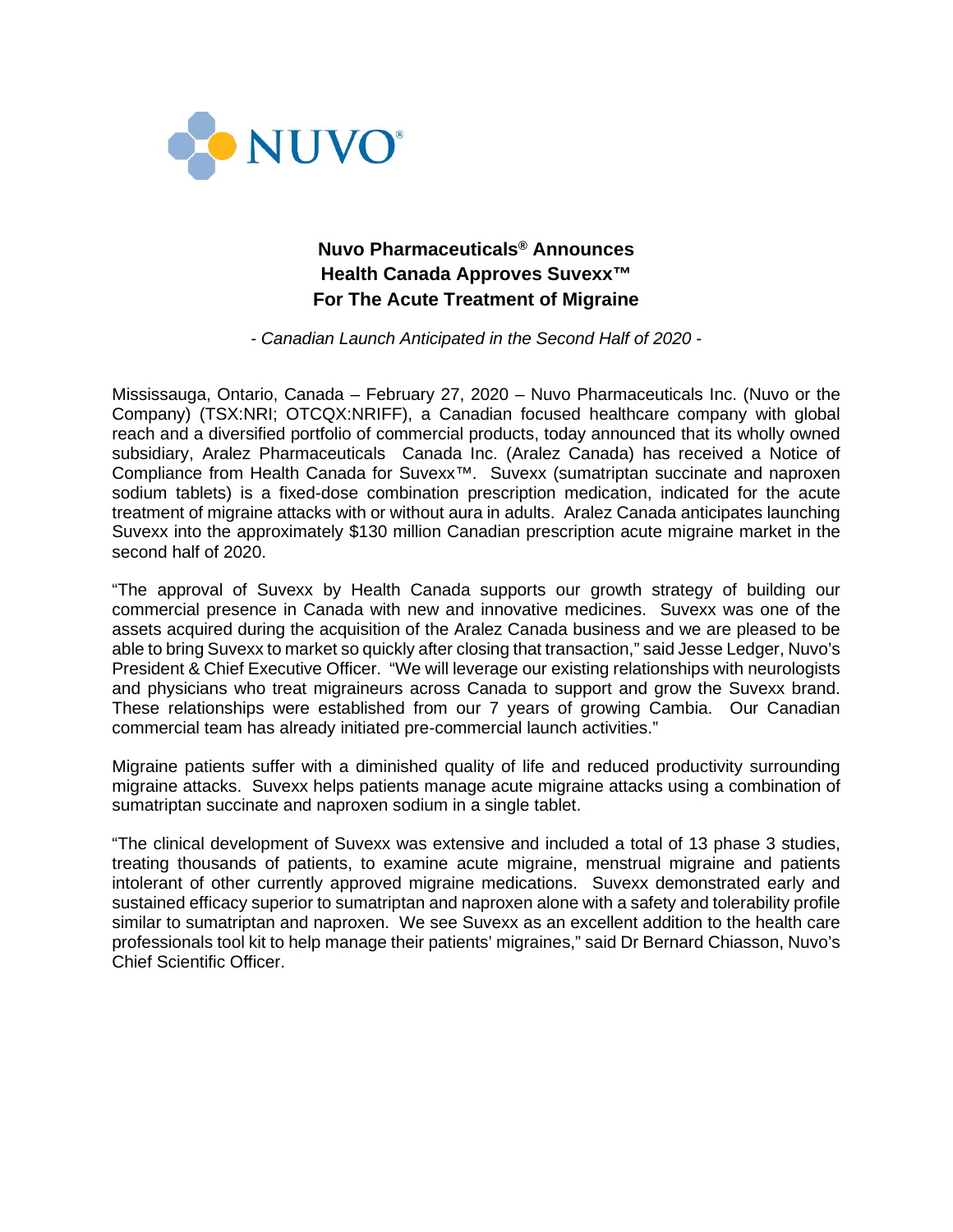#### **About Suvexx**

Suvexx is a patent protected, fixed dose combination of naproxen sodium and sumatriptan that was developed by the Aralez Pharmaceuticals Inc. wholly owned subsidiary POZEN, Inc. (POZEN) in collaboration with Glaxo Group Limited, d/b/a GSK (GSK). The product is formulated with POZEN's patented technology (now owned by Aralez Canada) of combining a triptan, sumatriptan 85 mg, with an NSAID, naproxen sodium 500 mg and GSK's RT Technology in a single tablet. In 2008, the U.S. Food and Drug Administration (FDA) approved Treximet (the U.S. brand name) for the acute treatment of migraine attacks, with or without aura, in adults. Treximet is currently commercialized in the U.S. by Currax Holdings USA LLC. Aralez Canada owns the product and intellectual property rights to Suvexx in Canada and Nuvo Pharmaceuticals (Ireland) DAC owns the intellectual property rights to Suvexx outside of Canada.

### **About Nuvo Pharmaceuticals Inc.**

Nuvo (TSX: NRI; OTCQX: NRIFF) is a Canadian focused, healthcare company with global reach and a diversified portfolio of commercial products. The Company targets several therapeutic areas, including pain, allergy and dermatology. The Company's strategy is to in-license and acquire growth-oriented, complementary products for Canadian and international markets. Nuvo's head office is located in Mississauga, Ontario, Canada, the international operations are located in Dublin, Ireland and the U.S. Food and Drug Administration (FDA), Health Canada and E.U. approved manufacturing facility is located in Varennes, Québec, Canada. The Varennes facility operates in a Good Manufacturing Practices (GMP) environment respecting the U.S, Canada and E.U. GMP regulations and is regularly inspected by Health Canada and the FDA. For additional information, please visit [www.nuvopharmaceuticals.com.](http://www.nuvopharmaceuticals.com/)

## **FOR MORE INFORMATION, PLEASE CONTACT:**

Investor Relations

Email: [ir@nuvopharm.com](mailto:ir@nuvopharm.com)

#### **Forward-Looking Statements**

*This press release contains "forward-looking information" as defined under Canadian securities laws (collectively, "forward-looking statements"). The words "plans", "expects", "does not expect", "goals", "seek", "strategy", "future", "estimates", "intends", "anticipates", "does not anticipate", "projected", "believes" or variations of such words and phrases or statements to the effect that certain actions, events or results "may", "will", "could", "would", "should", "might", "likely", "occur", "be achieved" or "continue" and similar expressions identify forward-looking statements. In addition, any statements that refer to expectations, intentions, projections or other characterizations of future events or circumstances contain forward-looking statements.* 

*Forward-looking statements are not historical facts but instead represent management's expectations, estimates and projections regarding future events or circumstances. Such forward-looking statements are qualified in their entirety by the inherent risks, uncertainties and changes in circumstances surrounding future expectations which are difficult to predict and many of which are beyond the control of the Company. Forward-looking statements are necessarily based on a number of estimates and assumptions that, while considered reasonable by management of the Company as of the date of this press release, are inherently subject to significant business, economic and competitive uncertainties and contingencies. Material factors and assumptions used to develop the forward-looking statements, and material risk factors that could cause actual results to differ materially from the forward-looking statements, include but are not limited the outcome of ongoing patent litigation and other factors, many of which are beyond the control of Nuvo. Additional*  factors that could cause Nuvo's actual results and financial condition to differ materially from those indicated in the forward-looking statements include, among others, the risk factors included in Nuvo's most recent Annual Information